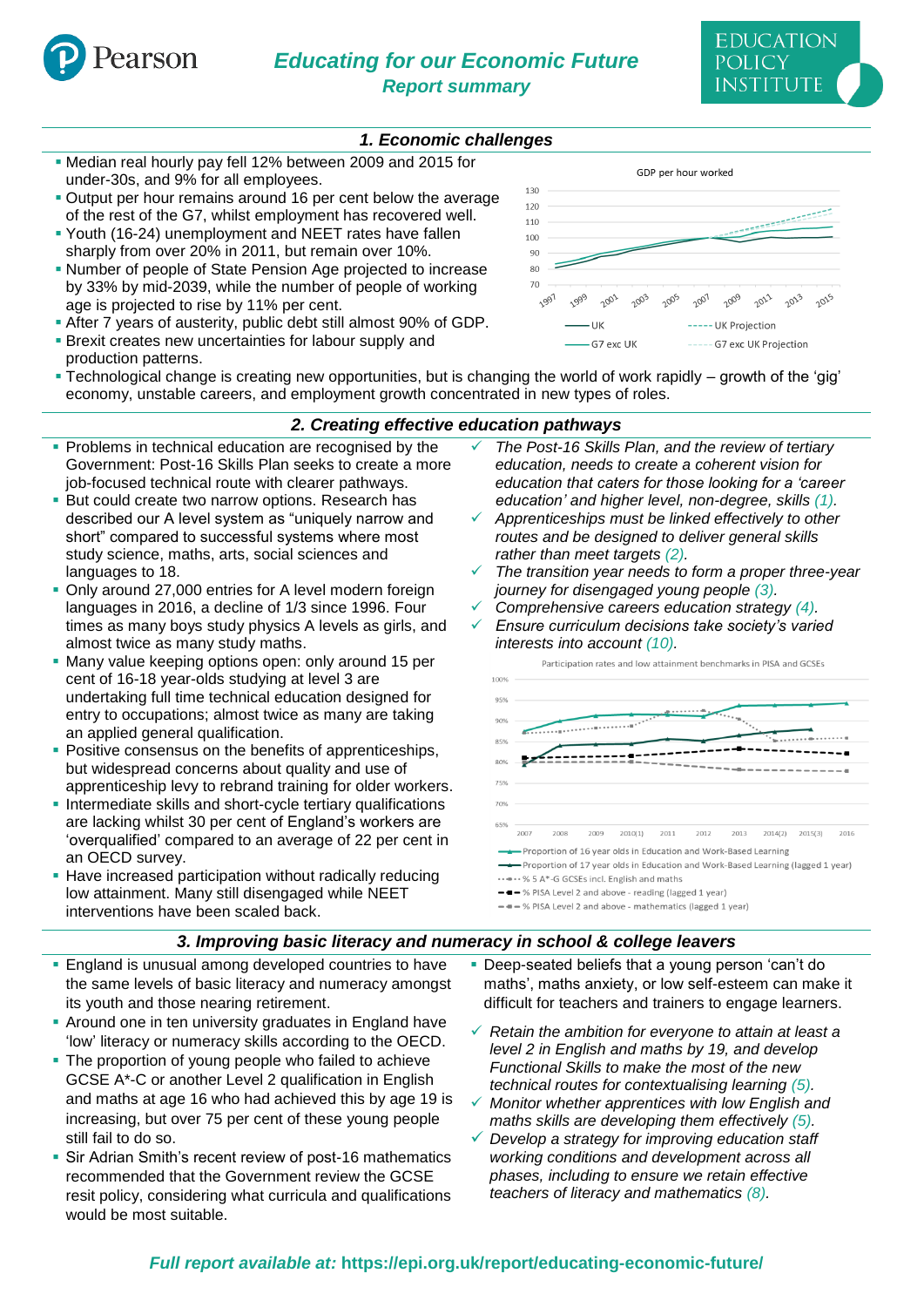

## *4. Employability, 21st Century and 'soft' skills*

- **. Many employers in the UKCES's 2015 Employer Skills** Survey reported challenges finding people who can manage time and prioritise tasks (47 per cent) and possess customer handling skills (39 per cent).
- **Exidence highlights the importance of non-cognitive** skills for employment, life outcomes, and acquiring educational knowledge, e.g. Carneiro, Crawford, and Goodman (2007) found that 'social adjustment' at 11 had a significant impact on employment and wages at age 42 after controlling for educational attainment
- **The evidence for the malleability of non-cognitive** skills, and for the effects on wider outcomes of deliberate strategies for enhancing them, is mixed – particularly when teaching them in general contexts.
- Variety in the delivery of core course content in schools may help, but in PISA 2015 England's pupils had a similar exposure to enquiry-based instruction in science to the PISA average, and it tended to be associated with lower science scores.
- Digitalisation & automation will change the types of job available, but around half of adults in England have basic or no ICT skills, higher than the OECD average
- According to the UK Digital Skills Taskforce, 72 per cent of large companies and 49 per cent of SMEs are suffering tech skill gaps.
- *If an evidence-based approach is taken*, technology could be better used to save workload and learning in schools/colleges.



- **Dut-of-school/college experiences, including service** learning, have been shown to develop skills and are popular, but the proportion of 16 to 17-year old full-time students in employment fell from a peak of 42 per cent in 1997 to 22 per cent in 2017.
- **Entry rates into higher education have been found to be** on average 12% cent higher for graduates of the Nation Citizens Service (NCS) than others. The scheme has expanded rapidly to 93,000 participants in 2016.
- ✓ *The Government should prioritise ensuring that the school and college accountability system supports provision of a sufficiently broad curriculum, before advocating specific interventions or the use of scarce curriculum time for the teaching of non-cognitive skills (7).*
- ✓ *Further expansion of the NCS should not compromise effectiveness or value for money. The introduction of a Passport for Life might support development of a wider set of locally-tailored interventions (12).*

#### *5. Developing skills for the modern economy*

- **The UK's adults had the fifth lowest financial** competency scores among 17 OECD countries assessed in 2015.
- Disadvantaged students were twice as likely as others to be low performers in financial literacy in PISA, but financial literacy scores had correlations of 0.74, 0.75 and 0.78 with mathematics, reading and science performance respectively.
- Recent introduction of coding and financial literacy in the curriculum is welcome, but it is unclear whether teachers are prepared to teach the latter.
- ✓ *Monitor the implementation of new curriculum elements and consider emerging EEF evidence on the impact of support provided to schools (9).*
- ✓ *Ensure that teacher training established the right core digital competencies (15).*
- ✓ *Familiarity of modern software should be augmented with more workplace-focused skills (13).*
- ✓ *Through apprenticeship standards, employers should identify gaps in digital skills levels and help establish appropriate minimum standards (14).*

### *6. Embedding lifelong learning*

- With some of the least strict employment legislation in Europe, England has a dynamic labour market with high job turnover. This may support employment, but may reduce incentives for training.
- **England was rated slightly above average for overall** (including informal) adult education rates and 'readiness to learn' in the 2012 OECD Survey of Adult Skills.
- **But in the 2010 EU CVTS, 31% per cent of UK** employees attended vocational training courses at work, compared with an EU average of 38 and 46% in Norway.
- Budget 2017 announced maintenance loans for level 4+ learners, but only in Institutes of Technology and National Colleges.
- **-** Adult learners tend to be younger, more literate, in higher socio-economic groups, and in professional occupations, but others may need the training more to avoid low-paid work. Careers education could help develop a better culture in relation to training.
- Adult training has fallen alongside a more than 50% cut to the non-apprenticeship adult skills budget between 2010-11 and 2015-16, and part-time degree study has decreased.
- ✓ *Better promote the current offer for free English and maths training (6).*
- ✓ *Explore personal learning accounts, or other ways to provide better financial support for adult learners alongside the offer for higher education (11).*

## *Full report available at:* **https://epi.org.uk/report/educating-economic-future/**